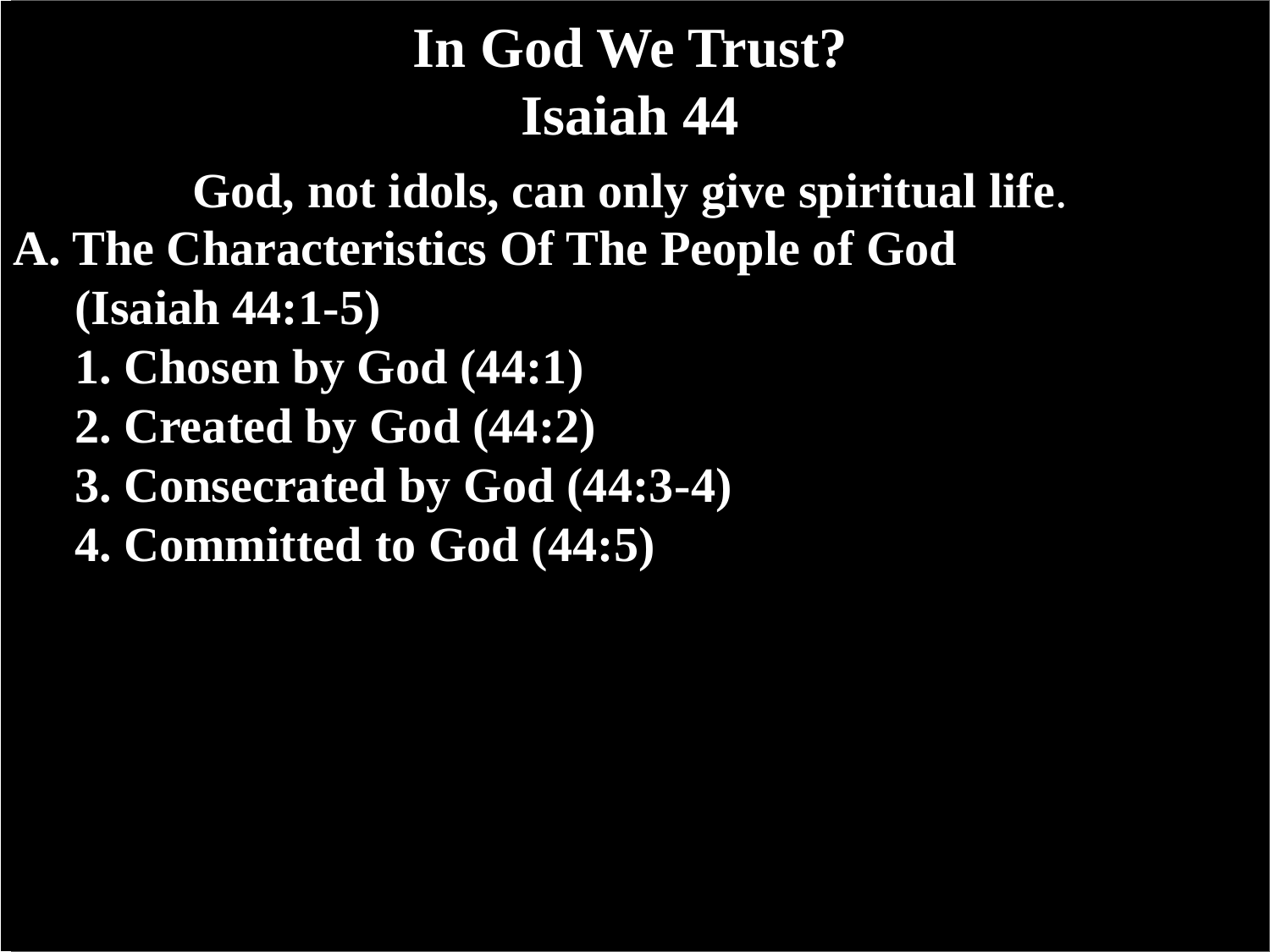**B. The Constants Of The Person of God (Isaiah 44:6-9) 1. Unique (44:6) Isaiah 40:25 God, not idols, can only give spiritual life**.

- **2 Unmatched by idols ... (44:7-9)**
	- **a. That are not all-knowing (v 7)**
	- **b. That are not all-powerful (v 8)**
	- **c. That are not worth anything (v 9)**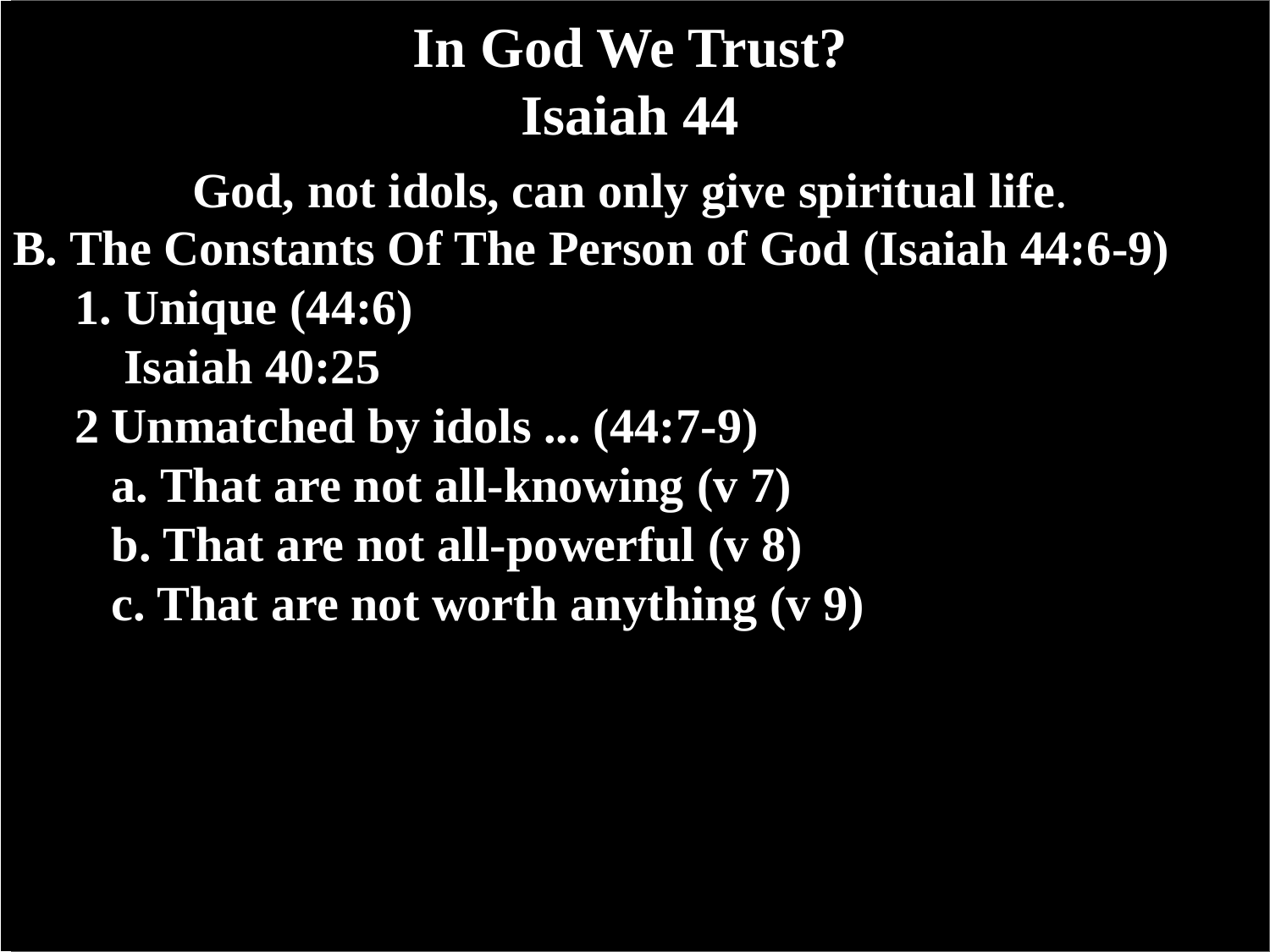**C. The Calamity Of The People of Idolatry (Isaiah 44:10-20) God, not idols, can only give spiritual life**.

- **1. Their idols are not profitable (44:10)**
- **2. Their idols are not protecting (44:11)**
- **3. Their idols sap their strength and resources (44:12-13)**
- **4. Their idols are misuse of God's resources (44:14)**
- **5. Their idols blind them to God's provision (44:15-17)**
- **6. Their idols are dead (44:18)**
- **7. Their idols blind them from the knowledge of the true God (44:19-20)**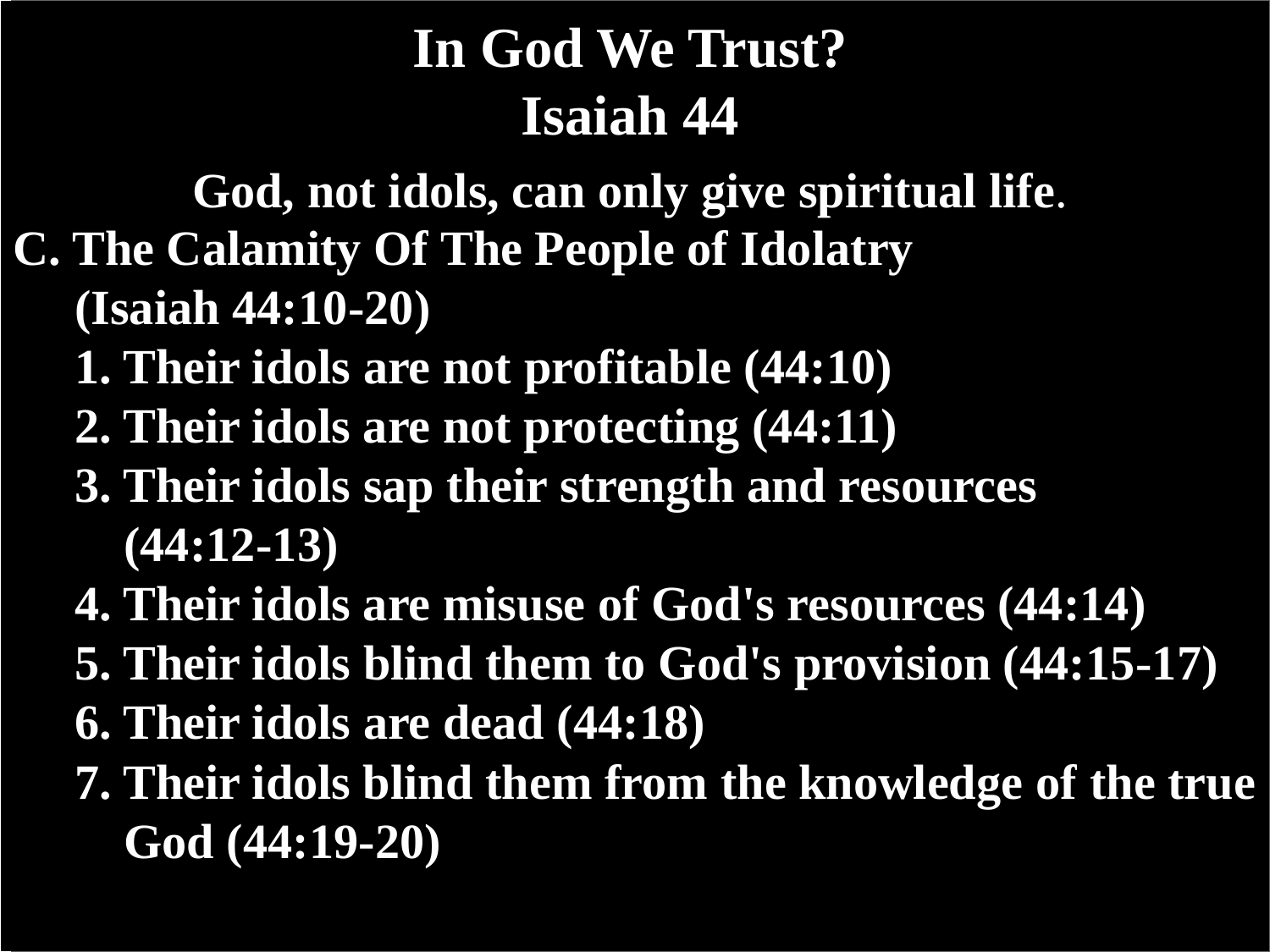**God, not idols, can only give spiritual life**.

- **D. The Conditions For Reconciliation (Isaiah 44:21-28)**
	- **1. Remember God (44:21)**
	- **2. Repent (44:22)**
	- **3. Rejoice (44:23)**
	- **4. Rest (44:24-28)**
		- **a. On God's creation power (v 24)**
		- **b. On God's conquering wisdom (v 25)**
		- **c. On God's confirmed word (vv26-28)**
			- **1). His prophecy of the restoration of Jerusalem (v 26)**
			- **2). His pattern of the restoration of Jerusalem (v 27)**
			- **3). His person of the restoration of Jerusalem (v 28)**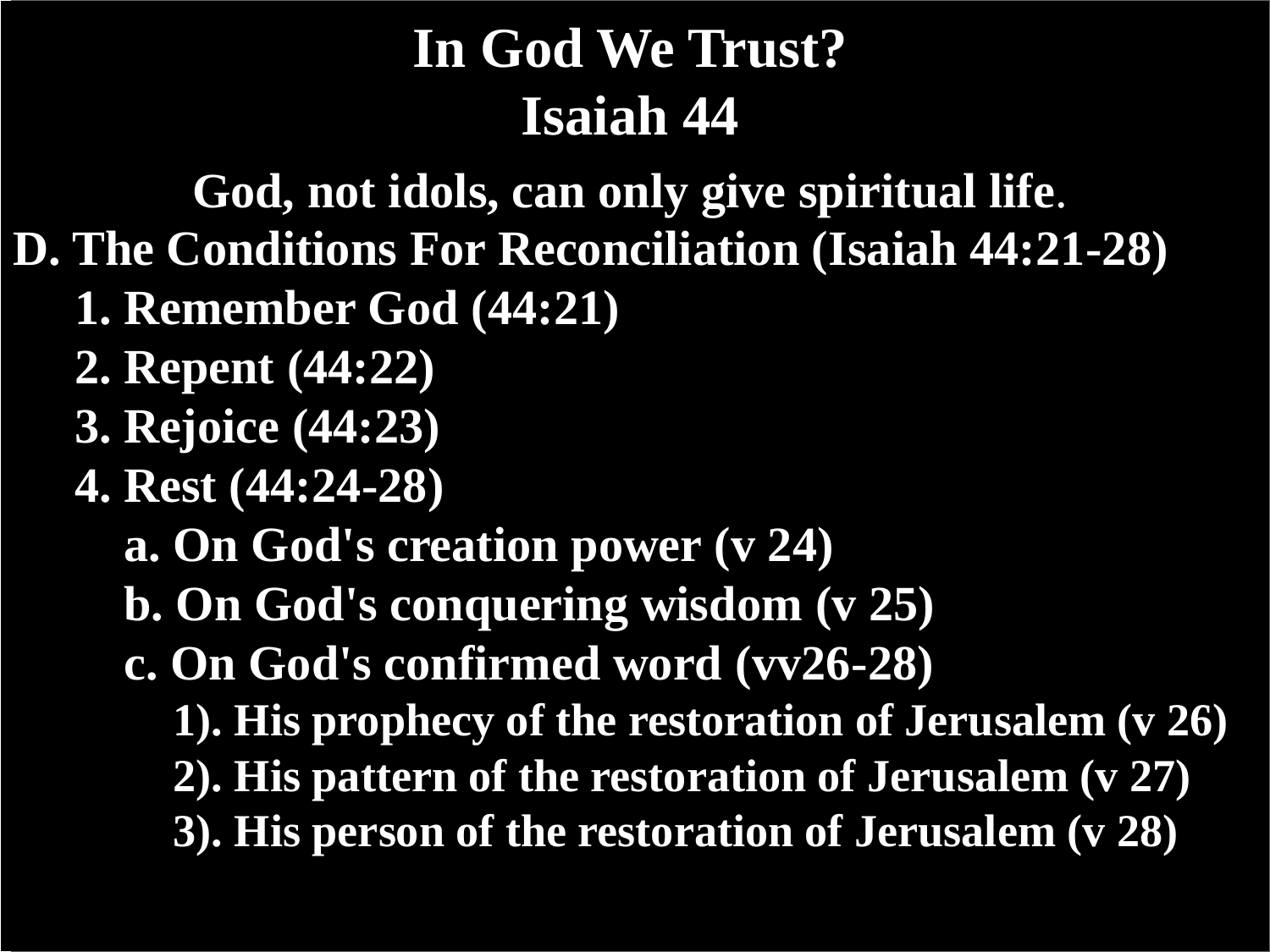#### **An Instrument of God Isaiah 45**

**God can work through unlikely sources or people**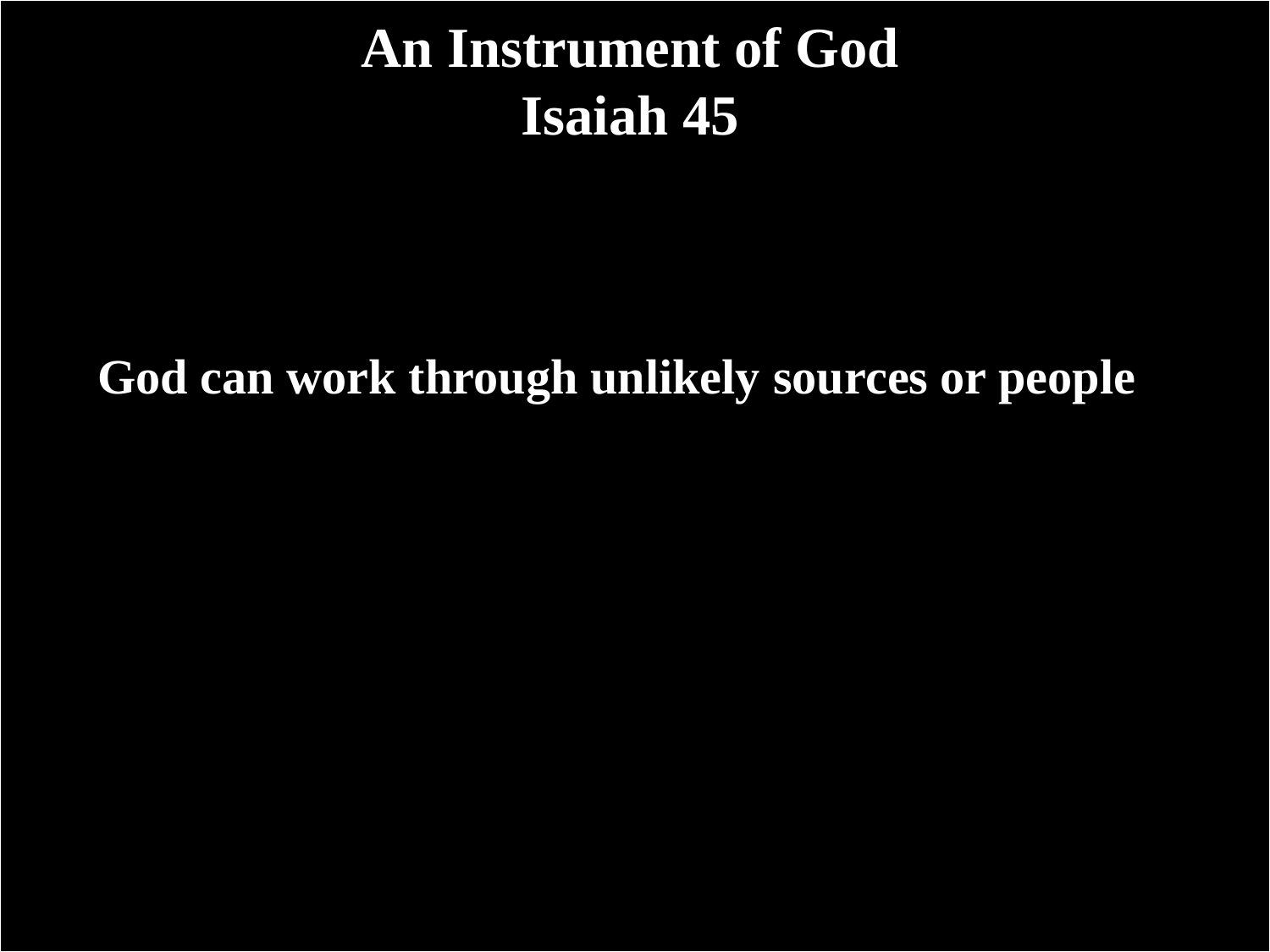## **A. Chosen by God (45:1)**

- **Isaiah 45:1**
- **Thus saith the LORD to his anointed, to Cyrus, whose right hand I have holden, to subdue nations before him; and I will loose the loins of kings, to open before him the two leaved gates; and the gates shall not be shut;**
	- **1. Anointed by God**
	- **2. Upheld (sustained) by God**
	- **3. Purposed by God**
- **Proverbs 21:1**

**The king's heart is in the hand of the LORD, as the rivers of water: he turneth it whithersoever he will.**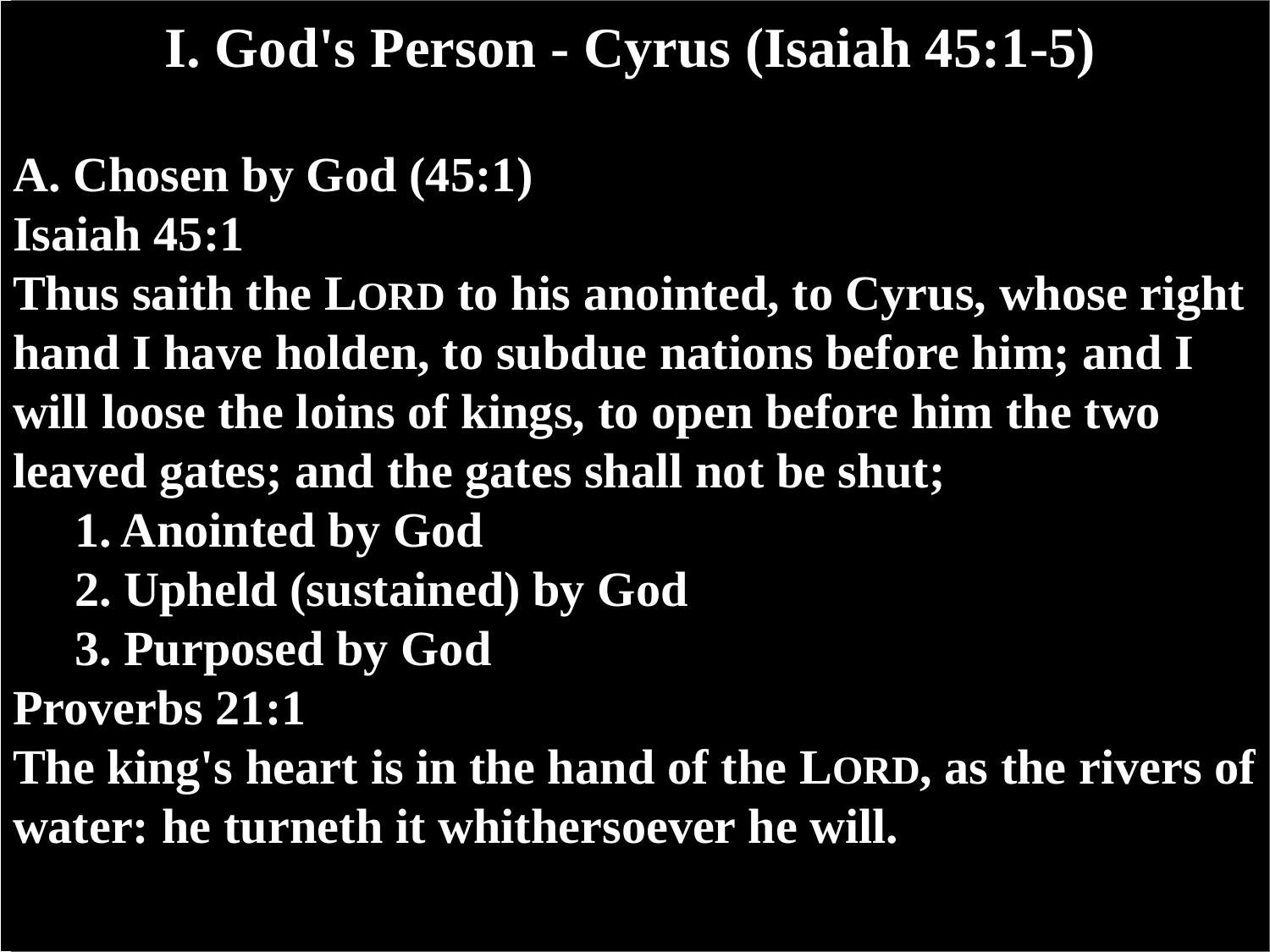#### **B. Led by God (45:2)**

**Isaiah 45:2**

**I will go before thee, and make the crooked places straight: I will break in pieces the gates of brass, and cut in sunder the bars of iron:**

#### **Deuteronomy 1:33**

**Who went in the way before you, to search you out a place to pitch your tents in, in fire by night, to shew you by what way ye should go, and in a cloud by day.**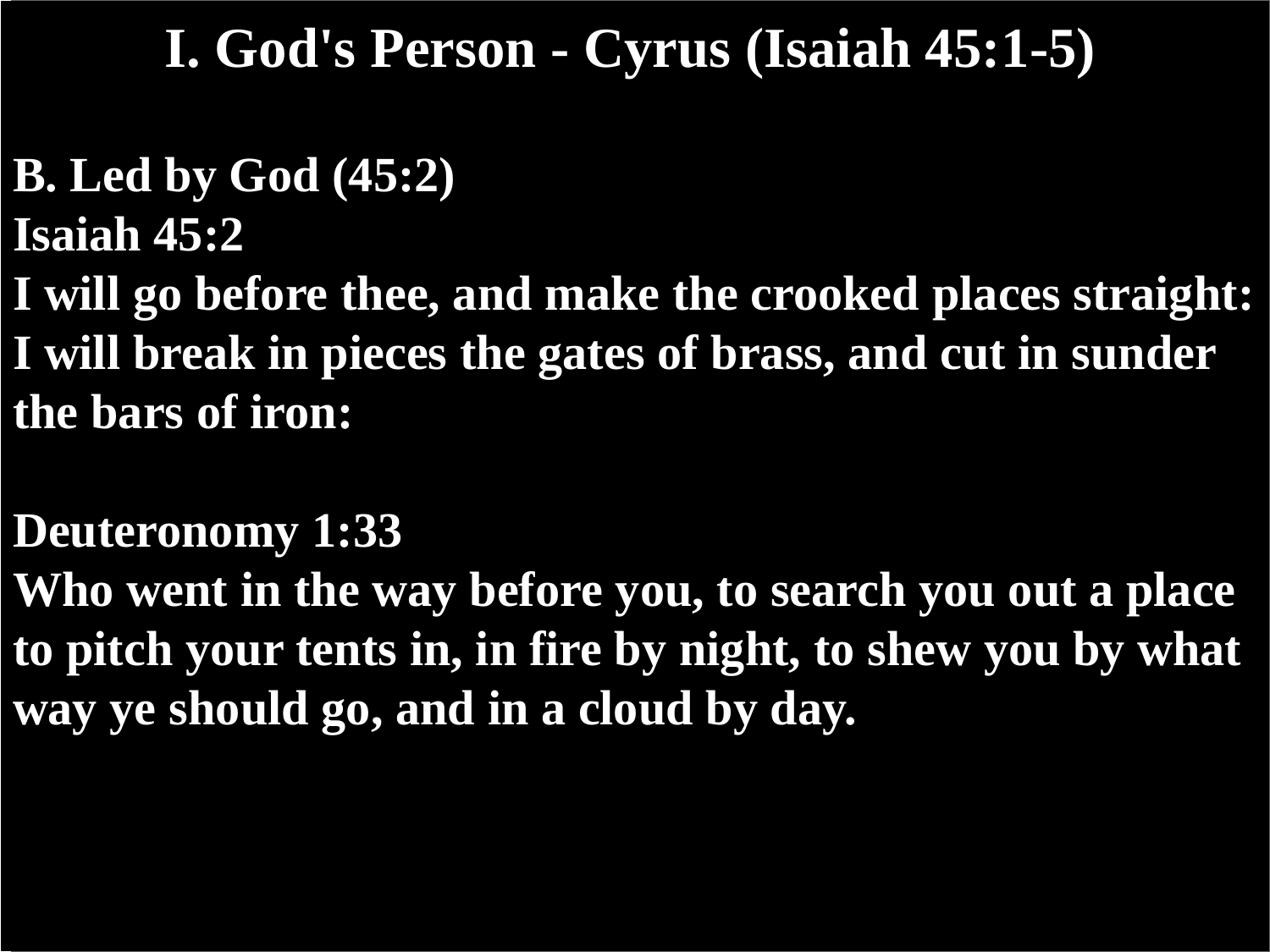- **C. Rewarded by God (45:3)**
- **Isaiah 45:3**

**And I will give thee the treasures of darkness, and hidden riches of secret places, that thou mayest know that I, the LORD, which call thee by thy name, am the God of Israel.**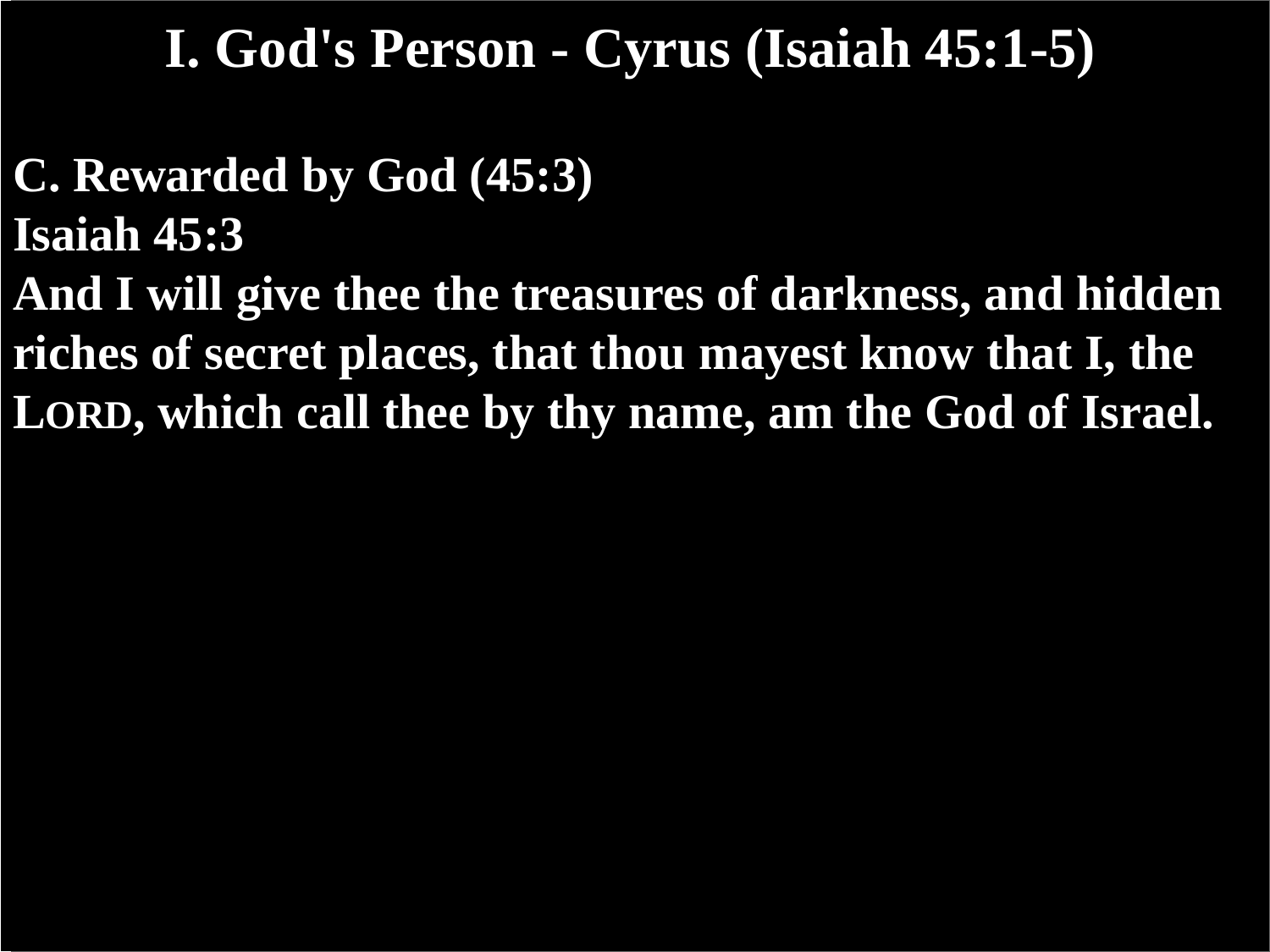- **D. Promised redeemer for Israel (45:4-5) Isaiah 45:4-5**
- **4 For Jacob my servant's sake, and Israel mine elect, I have even called thee by thy name: I have surnamed thee, though thou hast not known me.**
- **5 I am the LORD, and there is none else, there is no God beside me: I girded thee, though thou hast not known me:**

**Jeremiah 1:5**

**Before I formed thee in the belly I knew thee; and before thou camest forth out of the womb I sanctified thee, and I ordained thee a prophet unto the nations.**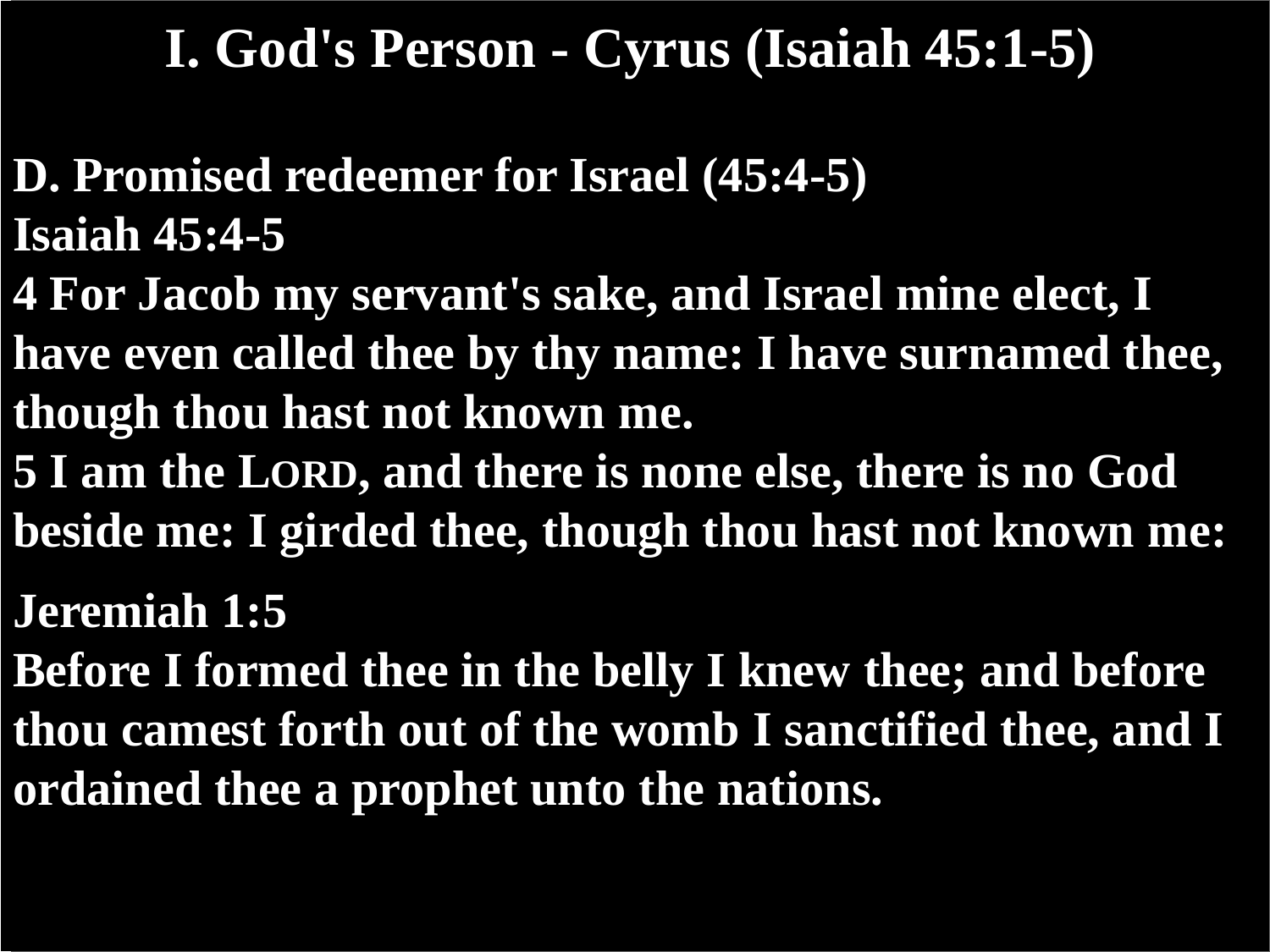**A. No one else is God (45:6) Isaiah 45:6 That they may know from the rising of the sun, and from the west, that there is none beside me. I am the LORD, and there is none else.**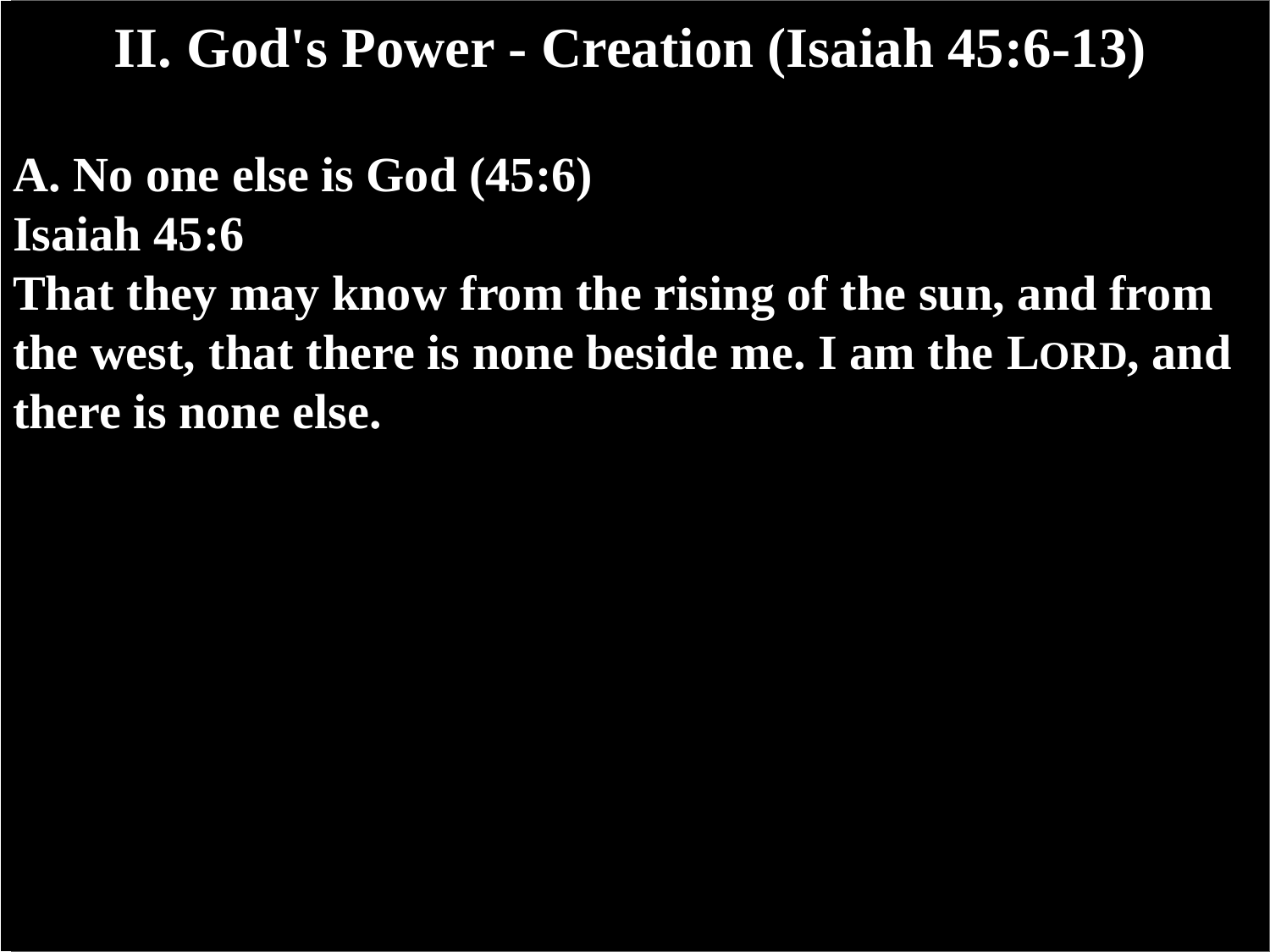#### **B. God alone is Creator (45:7-8) Isaiah 45:7-8 7 I form the light, and create darkness: I make peace, and create evil: I the LORD do all these things. 8 Drop down, ye heavens, from above, and let the skies pour down righteousness: let the earth open, and let them bring forth salvation, and let righteousness spring up together; I the LORD have created it.**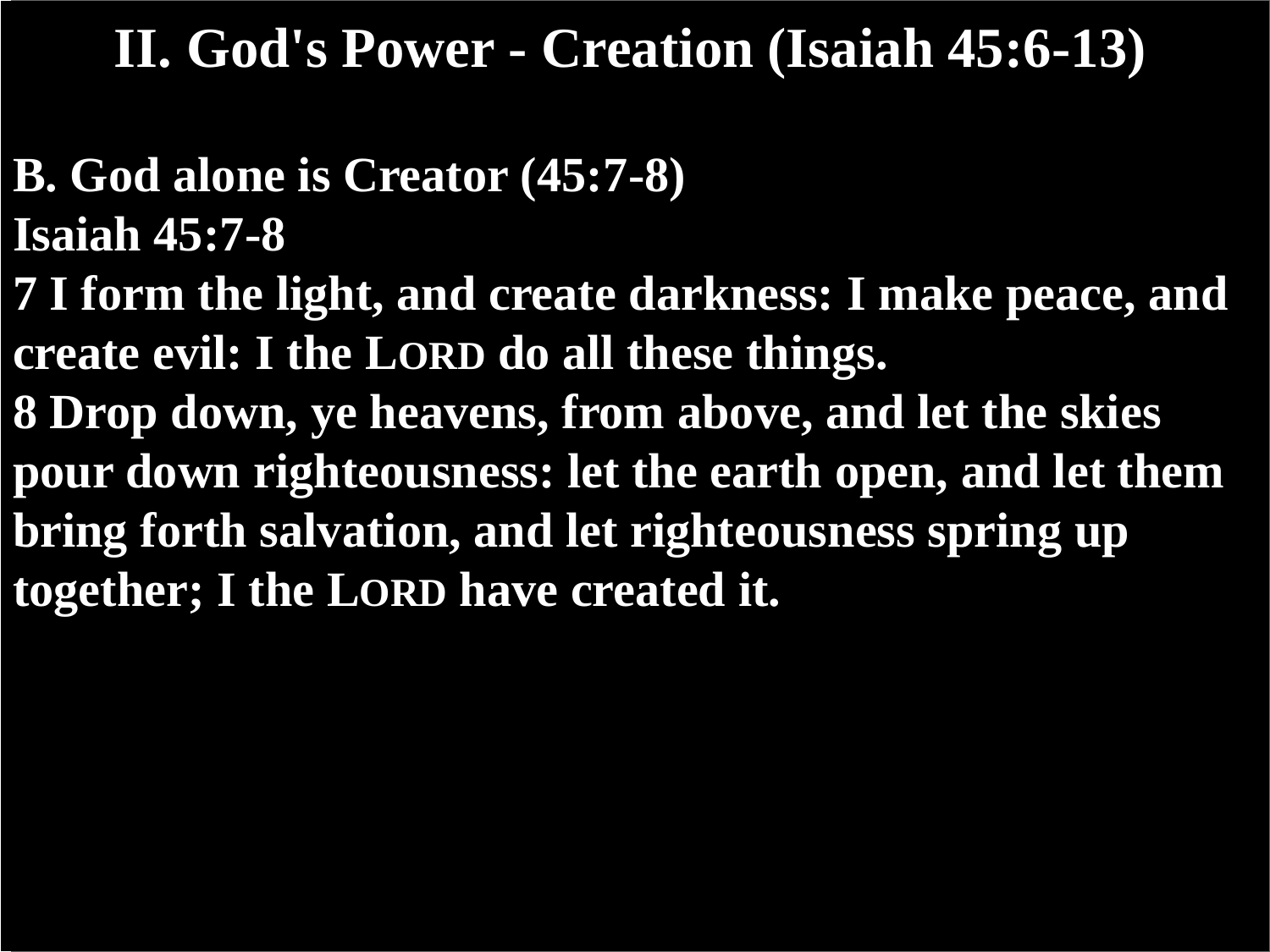**C. Don't argue with God's plan (45:9-10) Isaiah 45:9-10**

**9 Woe unto him that striveth with his Maker! Let the potsherd strive with the potsherds of the earth. Shall the clay say to him that fashioneth it, What makest thou? or thy work, He hath no hands?**

**10 Woe unto him that saith unto his father, What begettest thou? or to the woman, What hast thou brought forth?**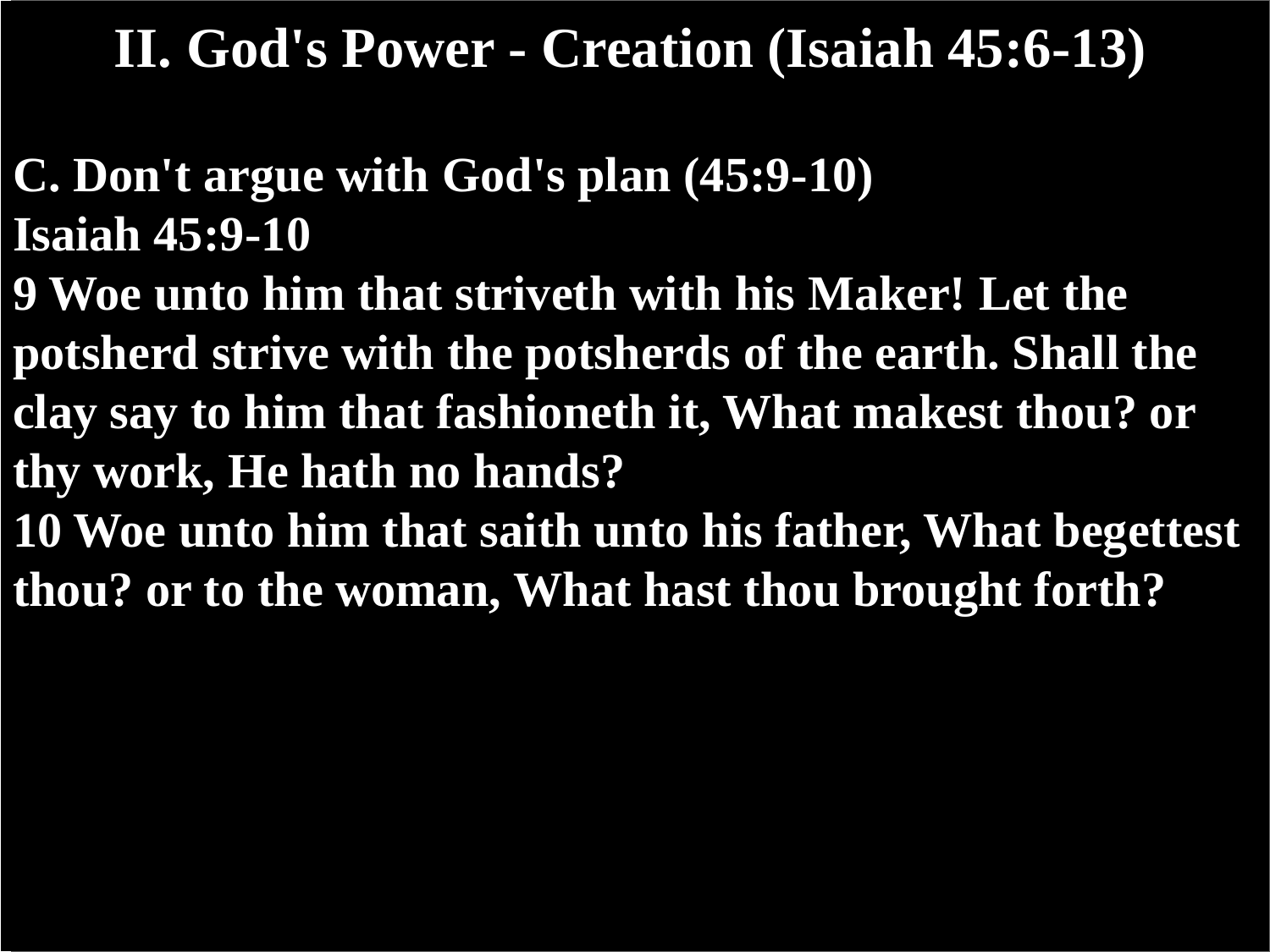#### **D. Accept God's deliverance (45:11-13) Isaiah 45:11-13**

**11 Thus saith the LORD, the Holy One of Israel, and his Maker, Ask me of things to come concerning my sons, and concerning the work of my hands command ye me.**

**12 I have made the earth, and created man upon it: I, even my hands, have stretched out the heavens, and all their host have I commanded.**

**13 I have raised him up in righteousness, and I will direct all his ways: he shall build my city, and he shall let go my captives, not for price nor reward, saith the LORD of hosts.**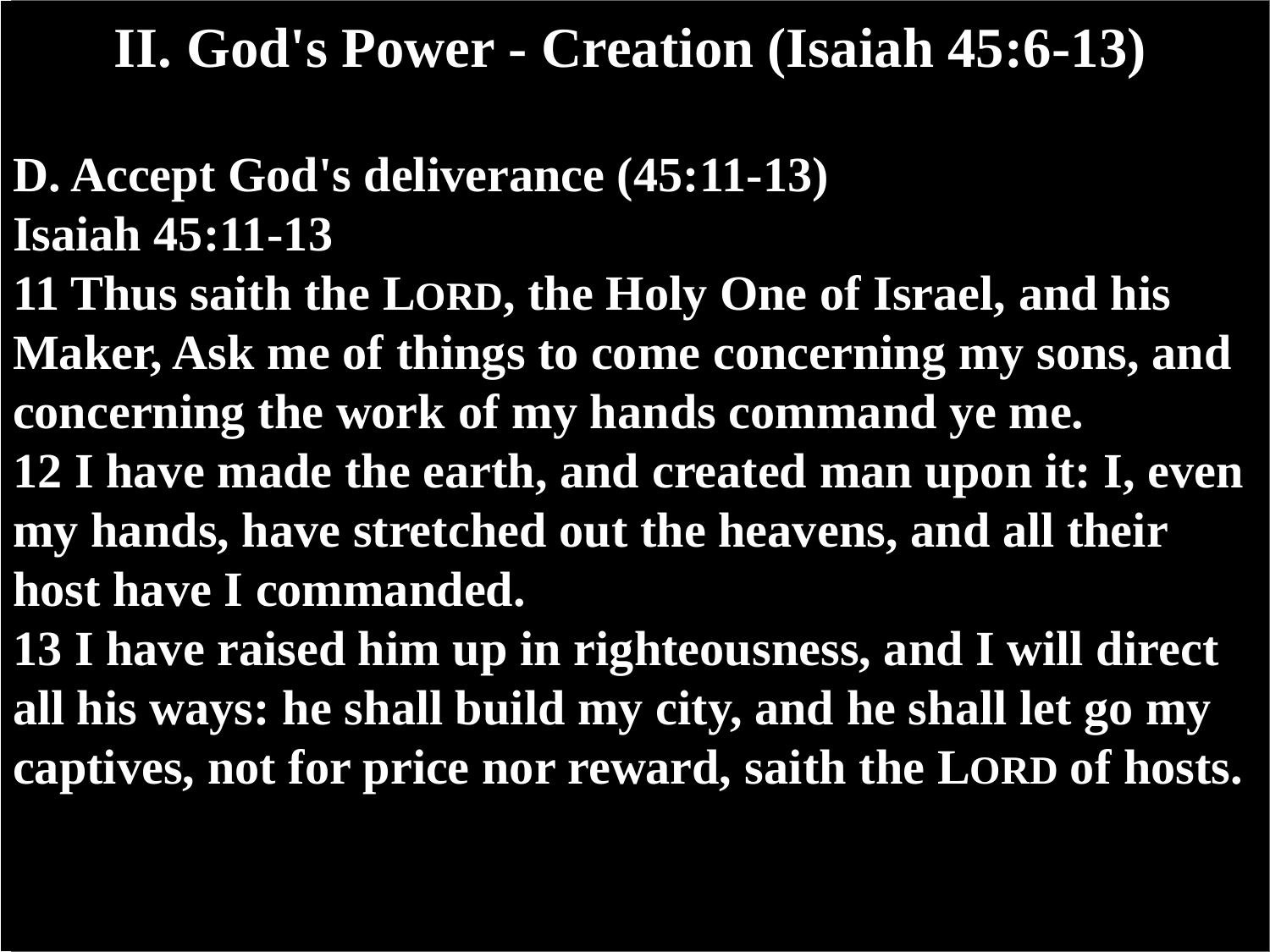#### **A. For His Glory (45:14-16)**

**Isaiah 45:14-16**

**14 Thus saith the LORD, The labour of Egypt, and merchandise of Ethiopia and of the Sabeans, men of stature, shall come over unto thee, and they shall be thine: they shall come after thee; in chains they shall come over, and they shall fall down unto thee, they shall make supplication unto thee, saying, Surely God is in thee; and there is none else, there is no God.**

**15 Verily thou art a God that hidest thyself, O God of Israel, the Saviour.**

**16 They shall be ashamed, and also confounded, all of them: they shall go to confusion together that are makers of idols.**

**There is only one God**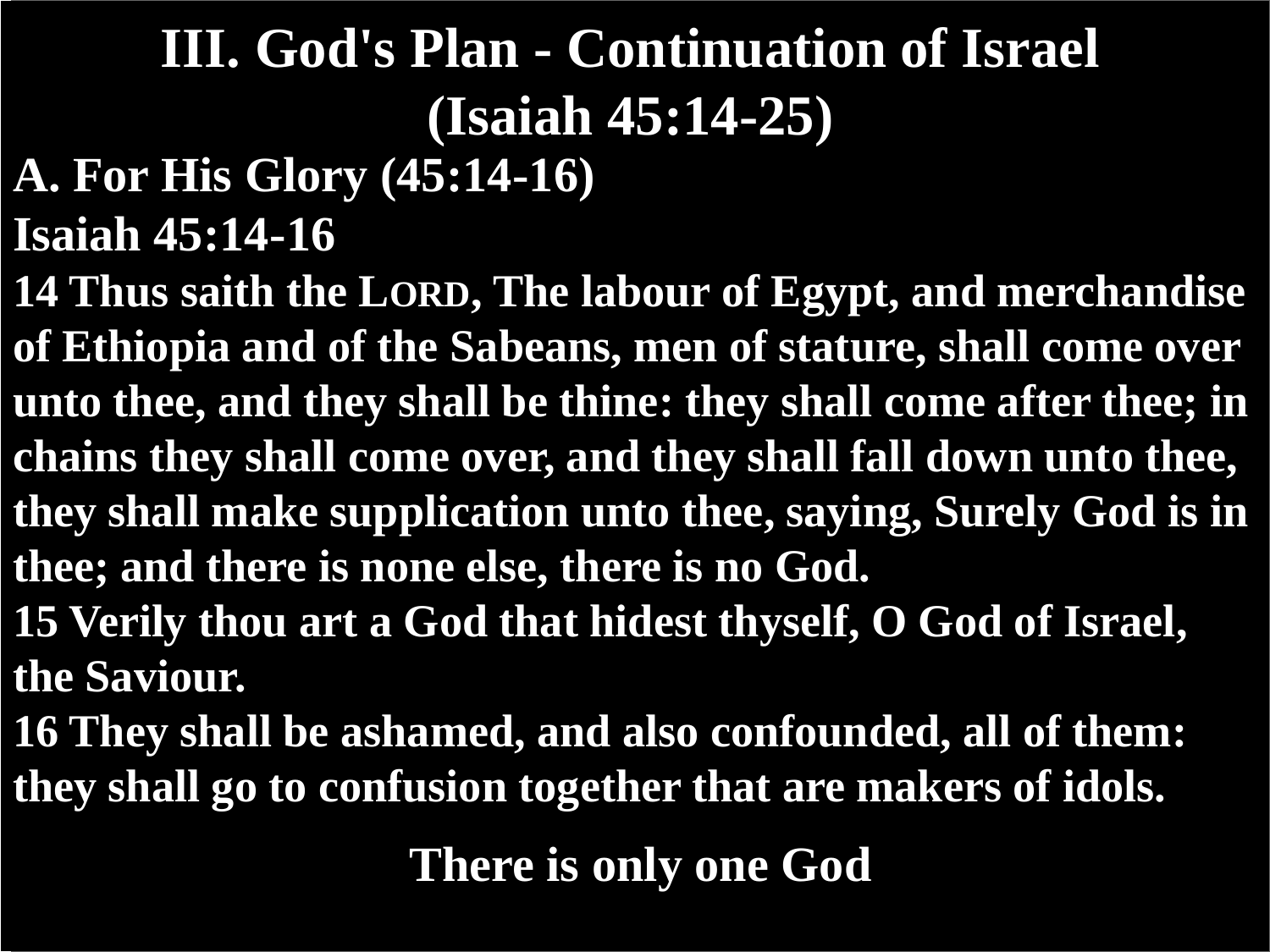- **B. For His Promise (45:17-19)**
- **Isaiah 45:17-19**
- **17 But Israel shall be saved in the LORD with an everlasting salvation: ye shall not be ashamed nor confounded world without end.**
- **18 For thus saith the LORD that created the heavens; God himself that formed the earth and made it; he hath established it, he created it not in vain, he formed it to be inhabited: I am the LORD; and there is none else.**
- **19 I have not spoken in secret, in a dark place of the earth: I said not unto the seed of Jacob, Seek ye me in vain: I the LORD speak righteousness, I declare things that are right.**

**God does not work in vain**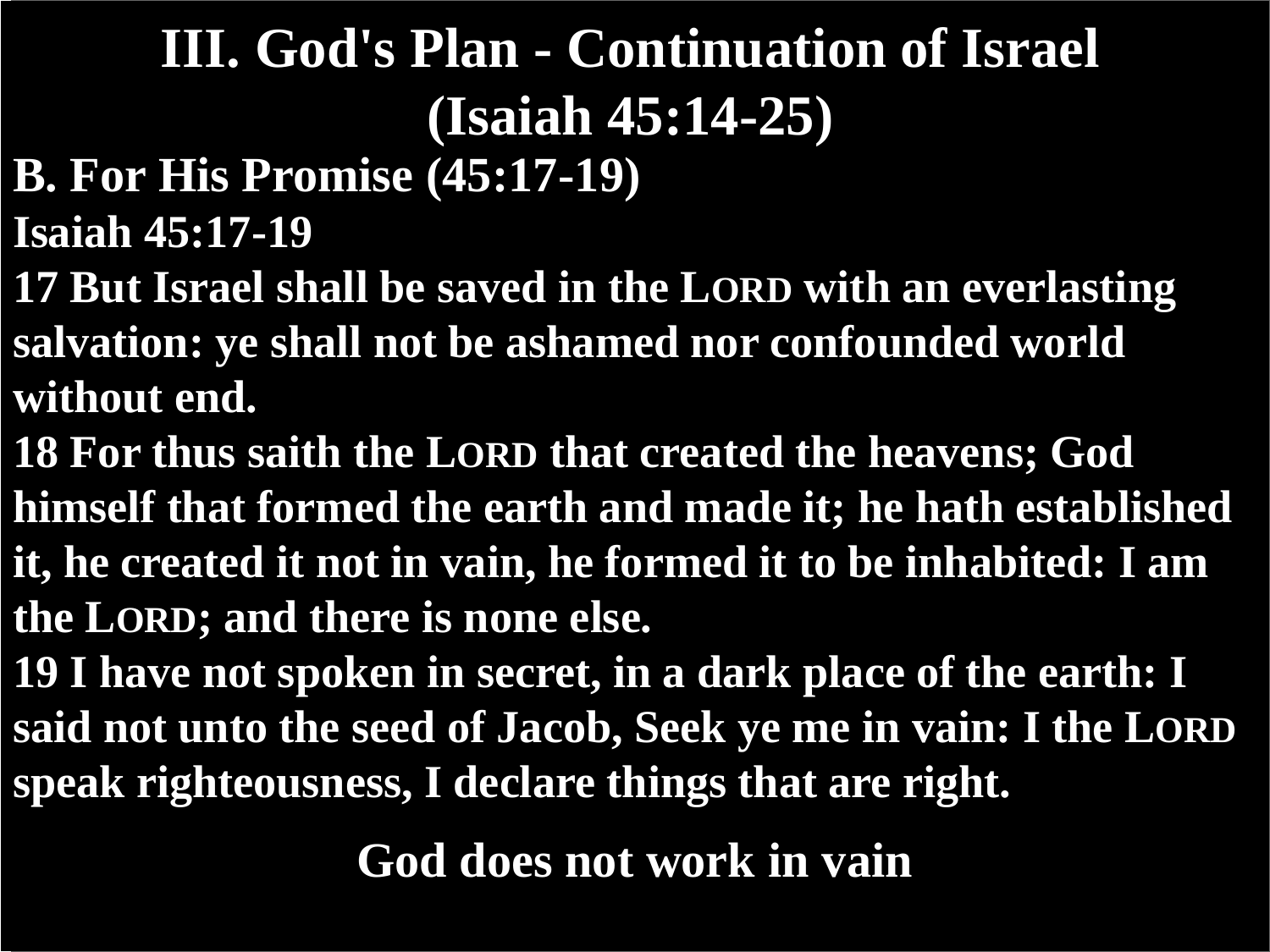**C. By His Redeemer (45:20-25)**

 **1. A challenge to find another Savior (vv 20-21) Isaiah 45:20-21**

**20 Assemble yourselves and come; draw near together, ye that are escaped of the nations: they have no knowledge that set up the wood of their graven image, and pray unto a god that cannot save.**

**21 Tell ye, and bring them near; yea, let them take counsel together: who hath declared this from ancient time? who hath told it from that time? have not I the LORD? and there is no God else beside me; a just God and a Saviour; there is none beside me.**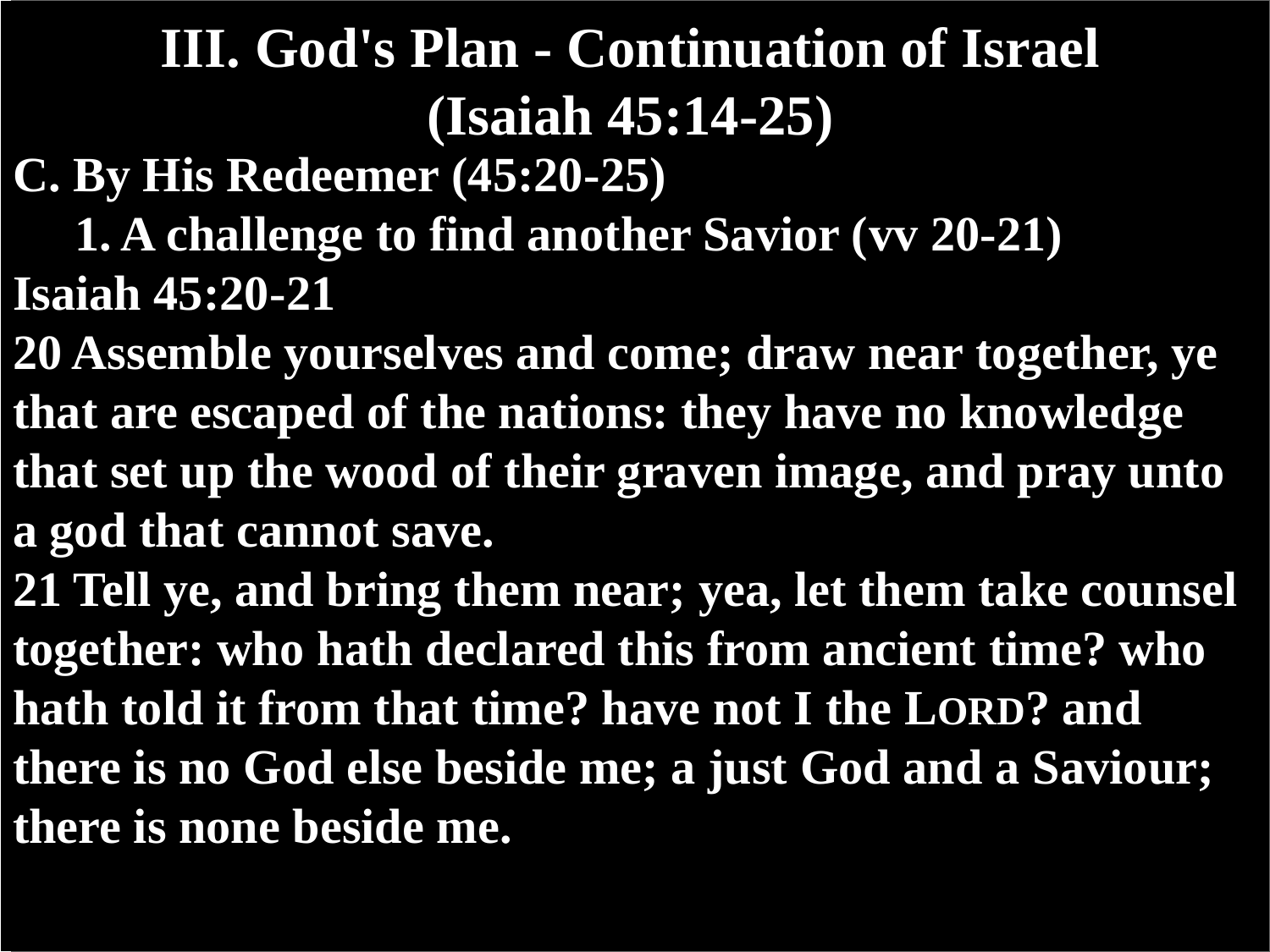**C. By His Redeemer (45:20-25) - continued**

 **2. Salvation can only come from God (v 22) Isaiah 45:22**

**Look unto me, and be ye saved, all the ends of the earth: for I am God, and there is none else.**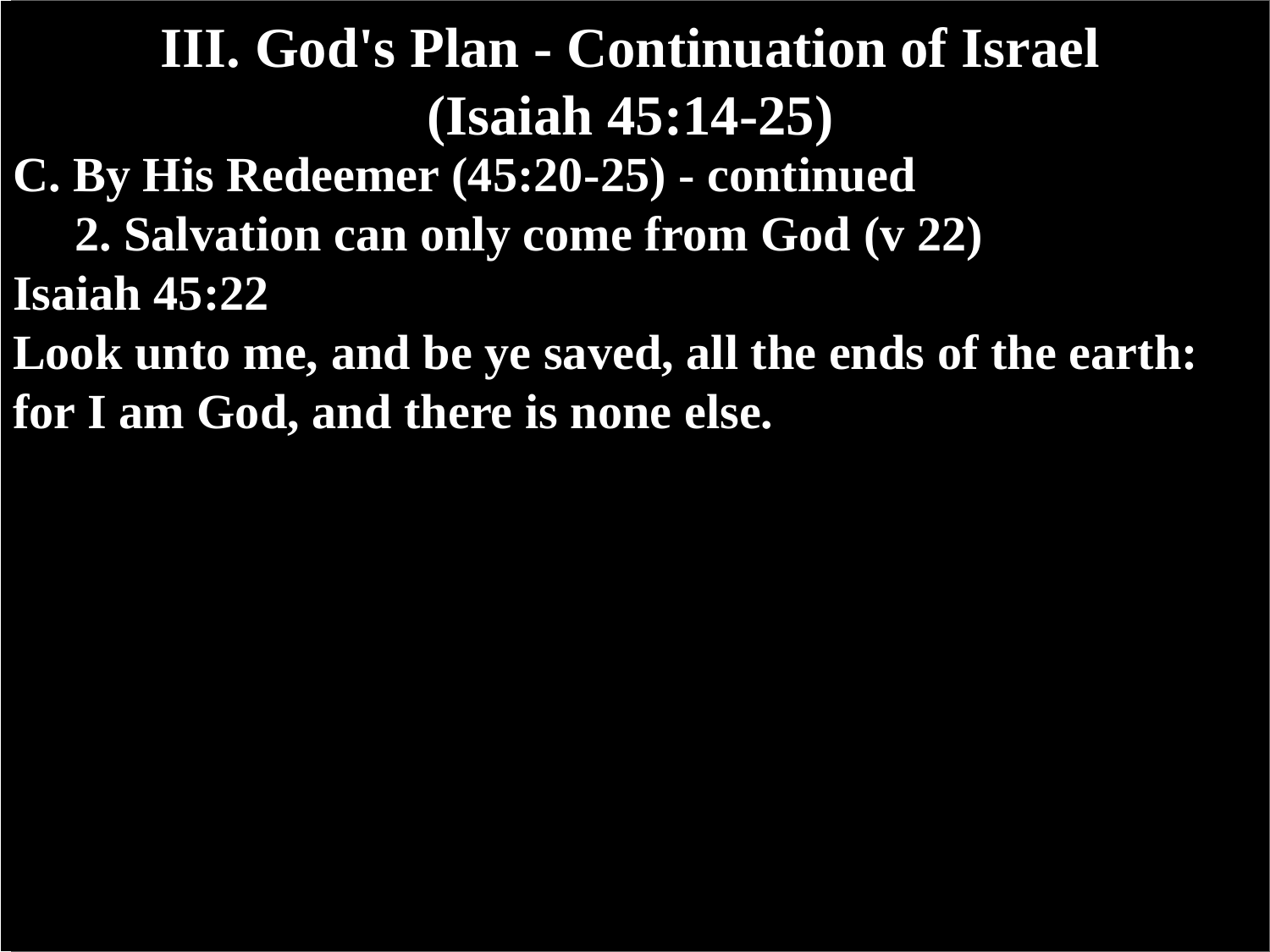- **C. By His Redeemer (45:20-25) - continued**
- **3. Salvation is only found in Christ (vv 23-25) Isaiah 45:23-25**
- **23 I have sworn by myself, the word is gone out of my mouth in righteousness, and shall not return, That unto me every knee shall bow, every tongue shall swear. 24 Surely, shall one say, in the LORD have I righteousness and strength: even to him shall men come; and all that are incensed against him shall be ashamed. 25 In the LORD shall all the seed of Israel be justified, and**
- **shall glory.**